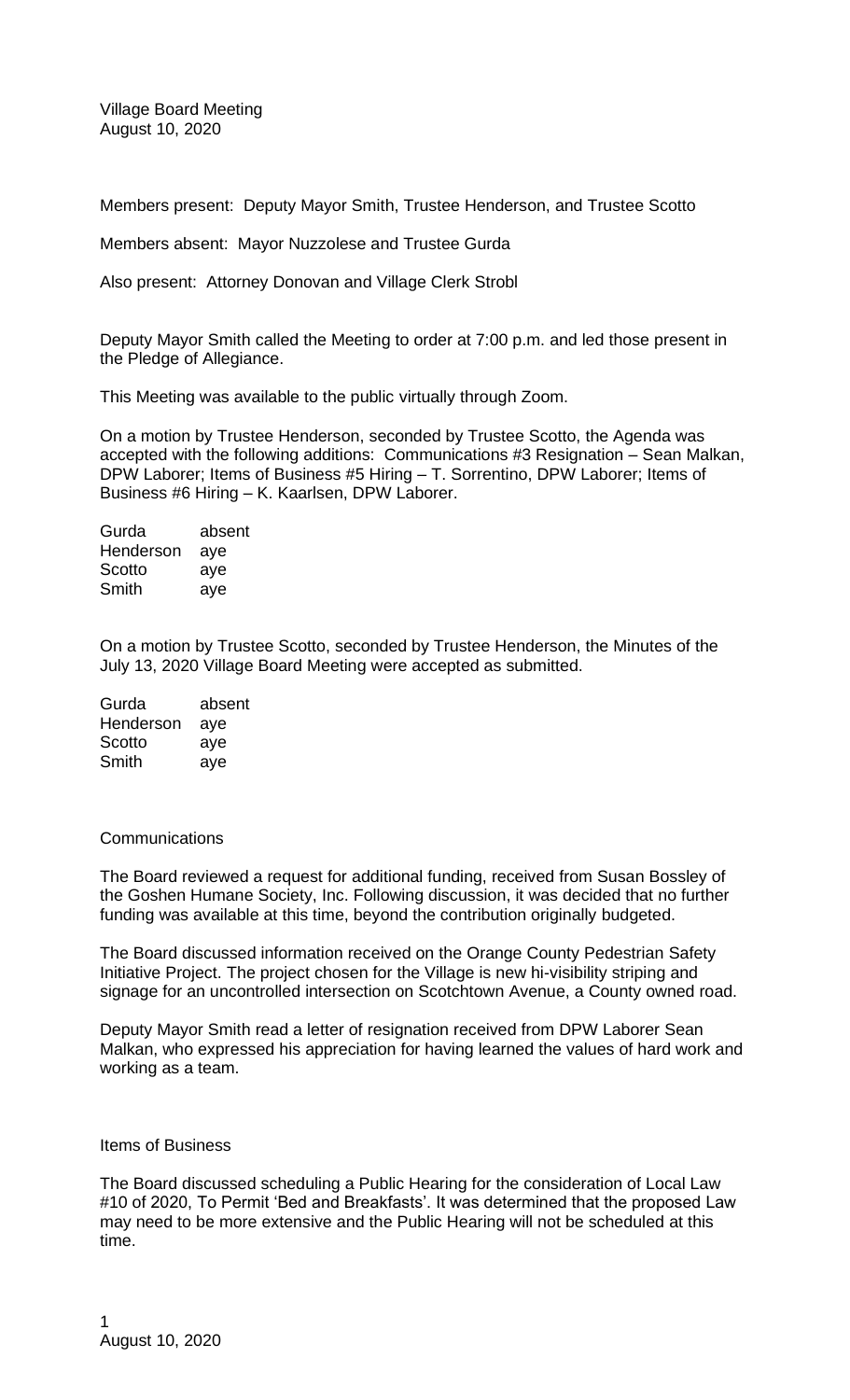The following was moved by Trustee Scotto, and seconded by Trustee Henderson:

BE IT RESOLVED, by the Village Board of the Village of Goshen, that *Retention and Disposition Schedule for New York Government Records (LGS-1), issued pursuant to* Article 57-A of the Arts and Cultural Affairs Law, and containing legal minimum retention periods for local government records, is hereby adopted for use by all officers in legally disposing of valueless records listed therein.

AND, BE IT FURTHER RESOLVED, that in accordance with Article 57-A:

- (a) only those records will be disposed of that are described in *Retention and Disposition Schedule for New York Local Government Records (LGS-1),* after they have met the minimum retention periods described therein;
- (b) only those records will be disposed of that do not have sufficient administrative, fiscal, legal, or historical value to merit retention beyond established legal minimum periods.

| Gurda     | absent |
|-----------|--------|
| Henderson | aye    |
| Scotto    | aye    |
| Smith     | aye    |

On a motion by Trustee Scotto, seconded by Trustee Henderson, bills as examined by members of the Board were approved in accordance with Abstract 2020/2021 number 02, check numbers 17865 through 17993 in the amount of \$613,151.85.

| Gurda     | absent |
|-----------|--------|
| Henderson | aye    |
| Scotto    | aye    |
| Smith     | aye    |

On a motion by Trustee Henderson, seconded by Trustee Scotto, the hourly rates for part-time Police Officers are to be increased by 2% effective, retroactively, June 1, 2020.

Gurda absent Henderson aye Scotto aye Smith aye